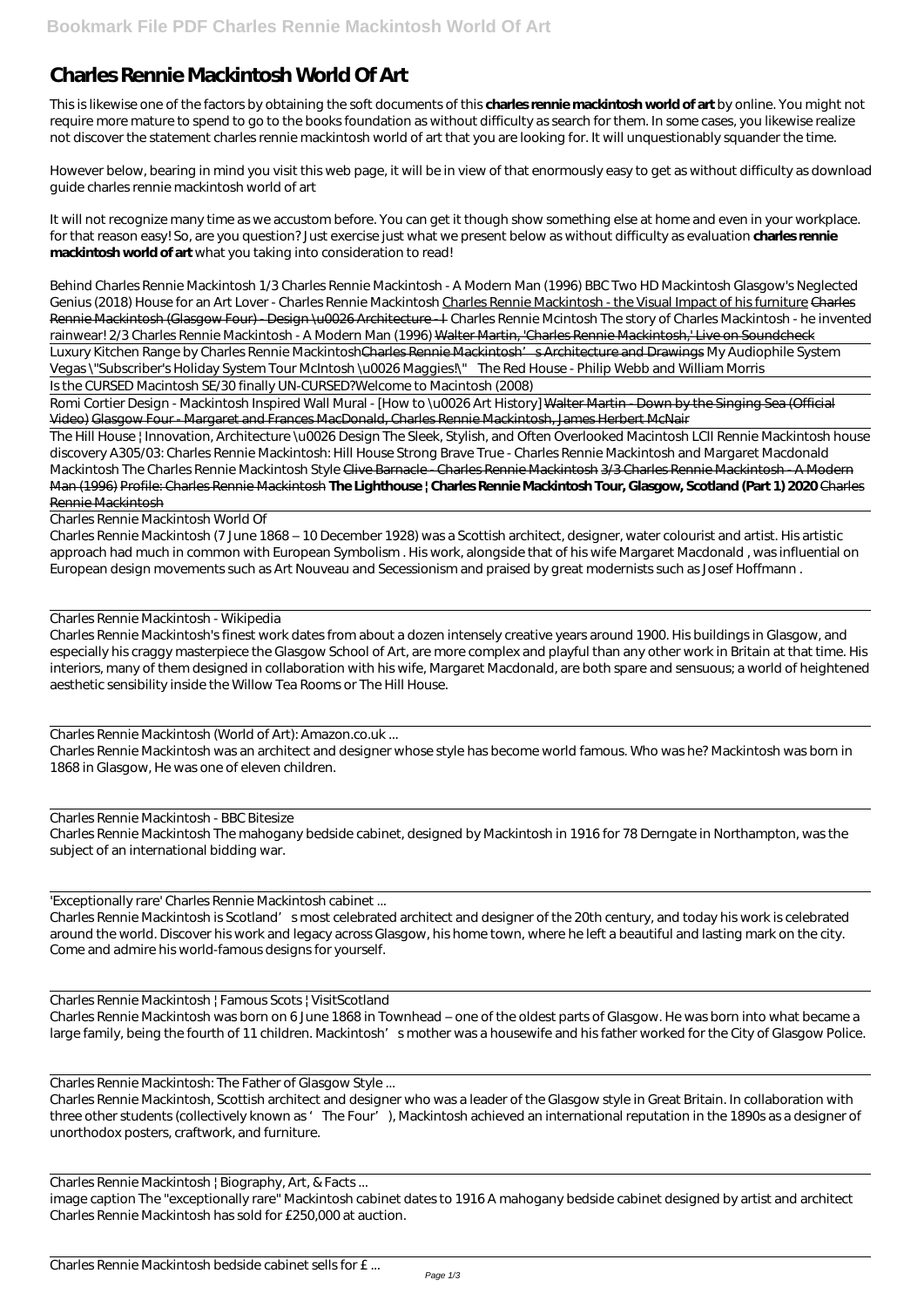Charles Rennie Mackintosh (7 June 1868 – 10 December 1928) was a Scottish architect, designer, water colourist and artist. His artistic approach had much in common with European Symbolism. His work, alongside that of his wife Margaret Macdonald, was influential on European design movements such as Art Nouveau and Secessionism. He was born in Glasgow and died in London.

Charles Rennie Mackintosh - 50 artworks - painting

The Charles Rennie Mackintosh Society is an independent, non-profit making charity, established in 1973 to promote and encourage awareness of the Scottish architect and designer, Charles Rennie Mackintosh. The Society has around 1000 members across the world.

Books - Charles Rennie Mackintosh | CRM Society

A gold pocket watch has been stolen during a burglary at the only house in England designed by celebrated architect Charles Rennie Mackintosh. The watch, taken from 78 Derngate, Northampton, bears...

Charles Rennie Mackintosh house: Watch stolen in ...

Often noted today for the chairs he designed, Charles Rennie Mackintosh was an architect who designed schools, offices, churches, tearooms and homes, an interior designer and decorator, an exhibition designer, a designer of furniture, metalwork, textiles and stained glass and, especially in his latter years, a watercolourist.

Charles Rennie Mackintosh - Design Museum

A bedside cabinet designed by Charles Rennie Mackintosh has sold for £250,000 at auction. The famed Scottish architect and designer devised the mahogany cabinet in 1916 for the only house he ...

Charles Rennie Mackintosh cabinet sells for £250,000 ...

A bedside cabinet designed by Charles Rennie Mackintosh has sold for £250,000 at auction. The famed Scottish architect and designer devised the mahogany cabinet in 1916 for the only house he ...

Charles Rennie Mackintosh bedside cabinet goes under ...

The 1916 piece of mahogany furniture sparked an international bidding battle in a Lyon & Turnbull online auction. A bedside cabinet designed by Charles Rennie Mackintosh has sold for £250,000 at ...

Charles Rennie Mackintosh bedside cabinet goes under ...

The Charles Rennie Mackintosh Society is an independent, non-profit making charity, established in 1973 to promote and encourage awareness of the Scottish architect and designer, Charles Rennie Mackintosh. The Society has around 1000 members across the world.

Letters to Mackintosh Competition Winners - Charles Rennie ...

A bedside cabinet designed by Charles Rennie Mackintosh has sold for £250,000 at auction. The famed Scottish architect and designer devised the mahogany cabinet in 1916 for the only house he designed in England – 78 Derngate in Northampton, now a visitor attraction.

Charles Rennie Mackintosh bedside cabinet goes under ...

Charles Rennie Mackintosh created something from nothing: his designs were totally new, and totally modern, and they came to define a progressive "Glasgow style" a century ago. Whether it was...

Charles Rennie Mackintosh: Explore the world of Scotland's ...

Charles Rennie Mackintosh bedside cabinet goes under hammer for £250,000. Menu. Cars; National News Charles Rennie Mackintosh bedside cabinet goes under hammer for £250,000 ...

Charles Rennie Mackintosh's finest work dates from about a dozen intensely creative years around 1900. His buildings in Glasgow, and especially his craggy masterpiece the Glasgow School of Art, are more complex and playful than any other work in Britain at that time. His interiors, many of them designed in collaboration with his wife, Margaret Macdonald, are both spare and sensuous; a world of heightened aesthetic sensibility inside the Willow Tea Rooms or The Hill House. And his inventive imagination, which played constantly with the shape of curves and squares, produced designs for furniture which transformed ordinary chairs into pieces of abstract sculpture. Finally, in the 1920s he painted a series of watercolours which are as original as anything he had done before.

Combining high-quality production with magnificent fine art, this gorgeous month-to-view year planner features on its cover a design by Charles Rennie Mackintosh, based on a beautiful decoration from a wardrobe in the Hill House, making it a perfect gift or special treat just for you.

A study of the life and work Charles Mackintosh, the architect of the Glasgow School of Art and one of the great architects of the early twentieth century.